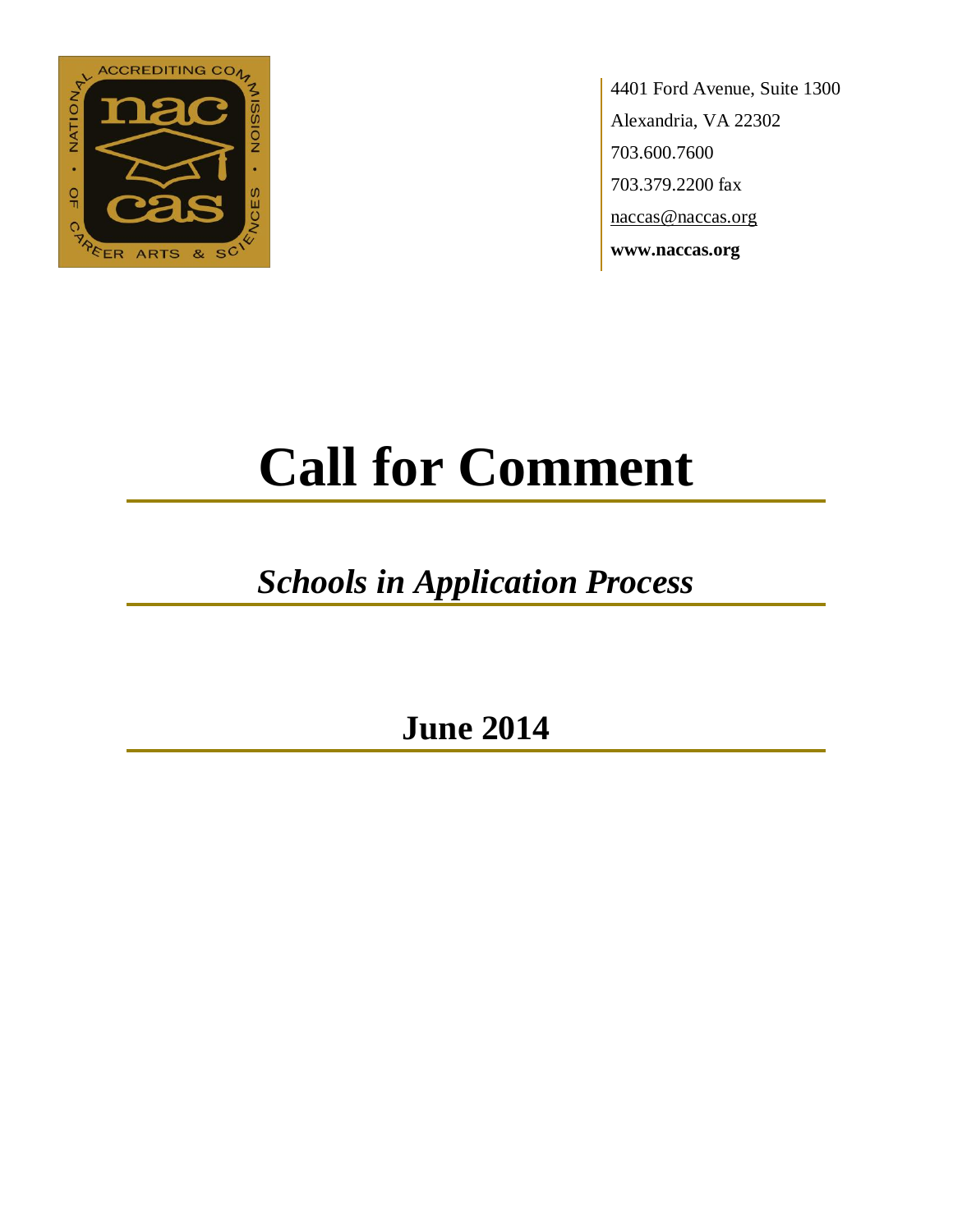#### -- **List of Schools in the Application Process**

*In accordance with Sections 10.0 and 10.1 of NACCAS' Rules of Practice and Procedure and 34 CFR 602.23(b), the NACCAS Board of Commissioners seeks comments on institutions that are currently in the process of applying for accreditation or renewal of accreditation.*

Instructions: If you have information that would contribute to the Commission's review of any of the institutions listed below, please complete the attached comment form and e-mail it to Erica Wilkerson at ewilkerson@naccas.org. Please include the following in the subject line of your email: School List Call for Comment: June 2014. Pursuant to Section 10.1 of NACCAS' *Rules of Practice and Procedure*, please submit all comments within (15) days of the date of distribution of this Call for Comment.

#### ARIZONA

All Beauty College, LLC Ref. #A12065-02 2060 West Acaoma Boulevard Lake Havasu City, AZ 86403 **Process: Initial Additional Location Accreditation**

#### CALIFORNIA

San Bernardino Beauty College, Inc. Ref. #I13017-00 600 North Sierra Way San Bernardino, CA 92410 **Process: Initial Accreditation**

#### FLORIDA

Mercy's Beauty School Ref. #A19100-02 11484 SW 186 Street Miami, FL 33157 **Process: Initial Additional Location Accreditation**

The Salon Professional Academy Ref. #019126-00 13422 North Cleveland Avenue North Fort Myers, FL 33903 **Process: Renewal of Accreditation**

#### ILLINOIS

Paul Mitchell The School Bradley Ref. #023152-00 1600 North State Rt. 50 Rm 522 Bourbonnais, IL 60914 **Process: Renewal of Accreditation**

Paul Mitchell The School Tinley Park Ref. #B23152-01 18454 South West Creek Drive Tinley Park, IL 60477 **Process: Renewal of Accreditation**

School List Call for Comment June 2014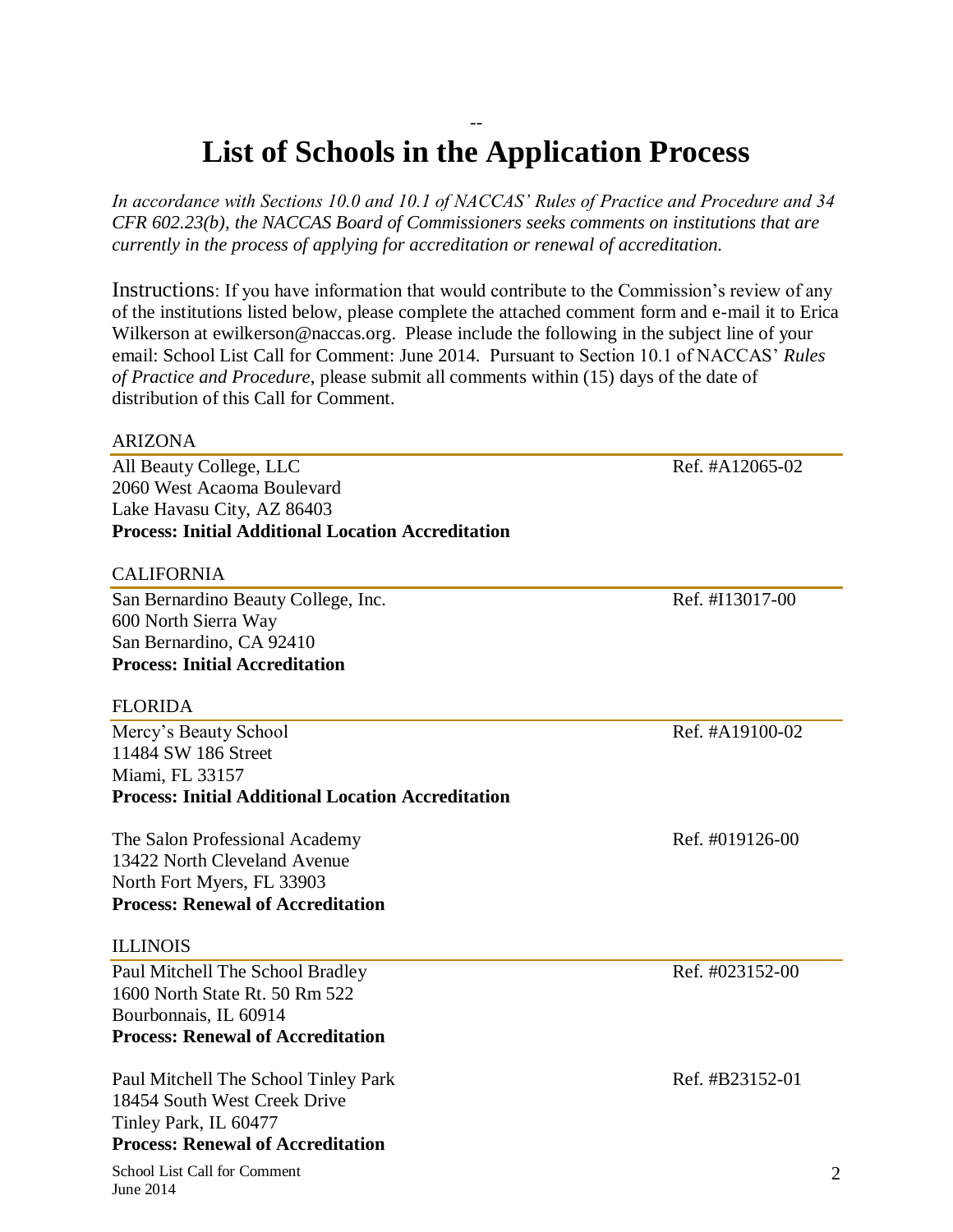#### IOWA

Paul Mitchell The School Davenport Ref. #B23152-02 4020 Brady Street Davenport, IA 52806 **Process: Renewal of Accreditation**

#### MICHIGAN

Wright Beauty Academy **Ref.** #032016-00 6666 Lovers Lane Portage MI, 49002 **Process: Renewal of Accreditation**

#### NORTH CAROLINA

Regency Job Training Institute Ref. #I11086-00 110 North Main Street Spring Lake, NC 28390 **Process: Initial Accreditation**

#### OREGON

Tangled Ends Hair Academy Ref. #I13011-00 136 Chemawa Road Keizer, OR 97303 **Process: Initial Accreditation**

#### WASHINGTON

Fosbre Academy of Hair Design Ref. #I12020-00 111 Capitol Way Olympia, WA 98501 **Process: Initial Accreditation**